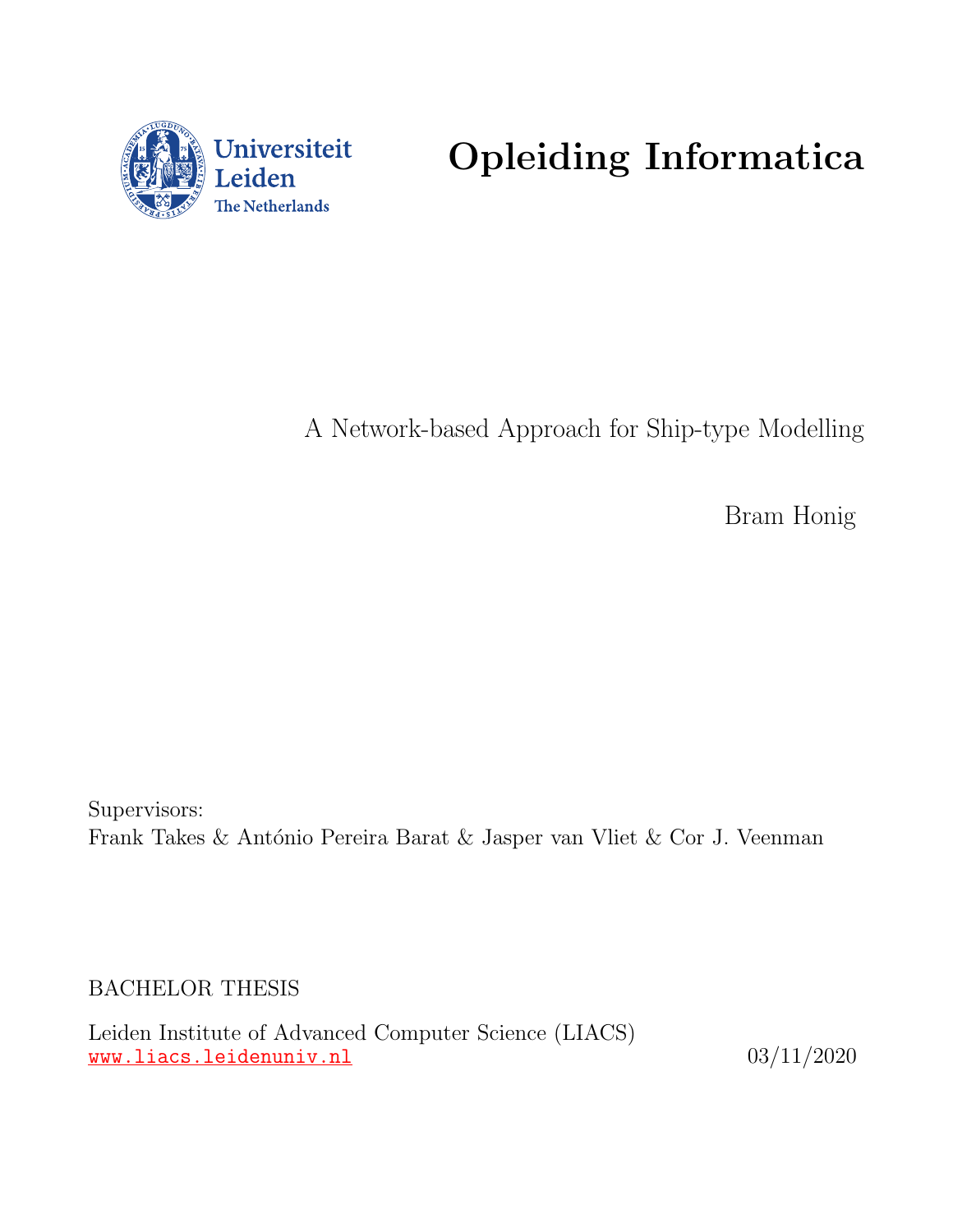#### Abstract

The maritime transport sector plays a pivotal role in globalisation and economic growth. Within the European Union (EU), member-states collaborate to promote the compliance with adequate ship conduct by inspectorate entities. Depending on ship type, more or less stringent regulations apply. However, due to the number of vessels operating within European waters, these manual inspections cannot be performed on every ship.

Our goal is to help bridge the gap between the inspectorate domain and currently available data science techniques. Individual ship compliance can be assessed in terms of the expected behaviour of its type. This allows for the automatic detection of non-standard behaviour, which could alert inspectors to an increased risk. Such alerts can help the inspectors prioritize inspections of ships with an increased perceived risk to maximize the pragmatism of the limited amount of manual inspection.

Concretely, we aim to capture the underlying structure of maritime transit in a network. This, in turn, generates new insights into ship behaviour and applications within the inspectorate domain. We do so by modelling ship behaviour in a network-based approach.

For this purpose we: (1) generate a network representing ship trajectories within the EU; (2) construct a set of network-based ship features; and (3) model each ship type in a supervised-learning manner based on the constructed features. By achieving adequate AUC performance for ship type models, we validate our approach. Through model analysis, insights such as port relevance towards ship type are attained.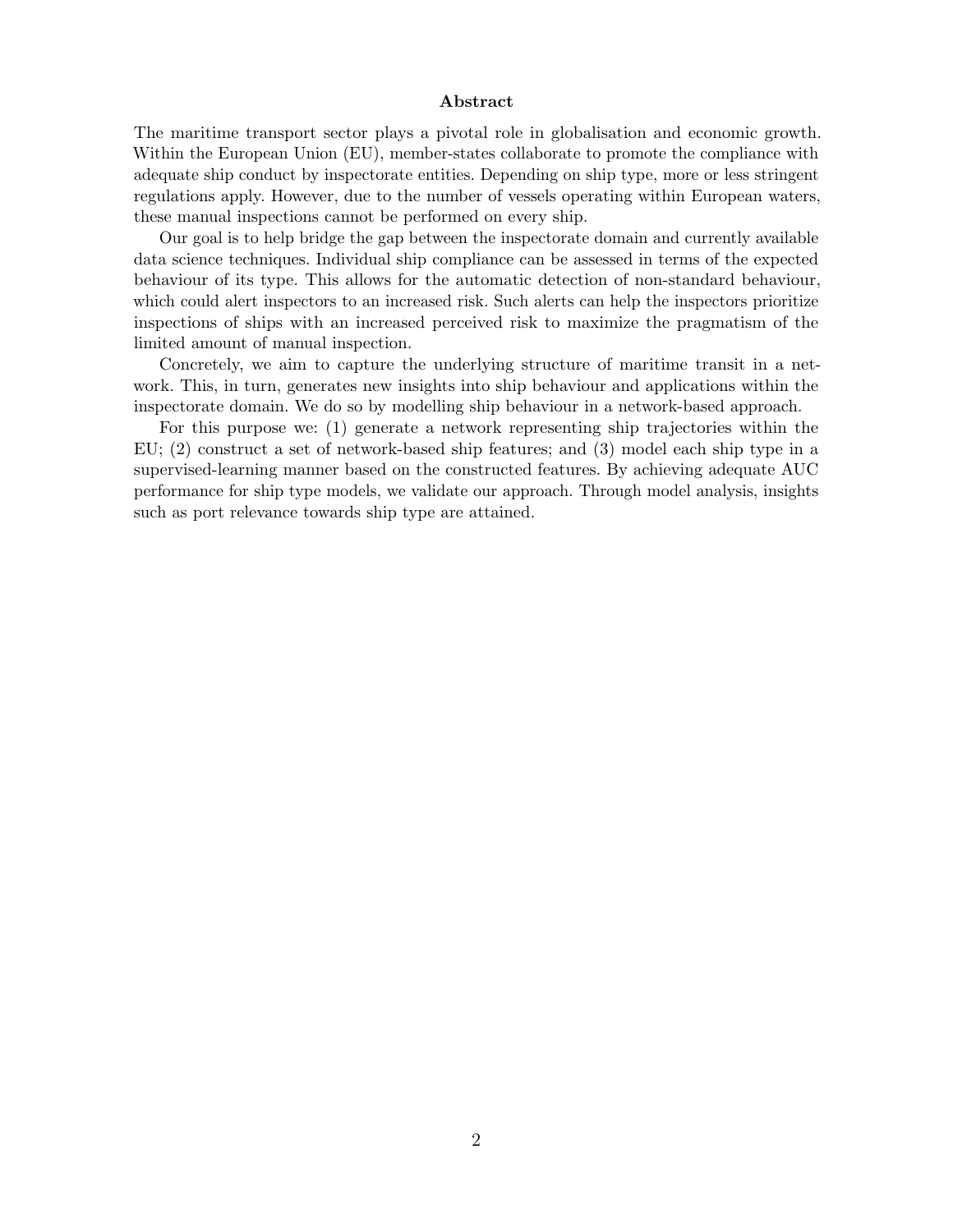# Contents

| $\mathbf{1}$            | <b>Background</b>                                                                                                                             | 1                                       |  |  |  |
|-------------------------|-----------------------------------------------------------------------------------------------------------------------------------------------|-----------------------------------------|--|--|--|
| $\overline{\mathbf{2}}$ | <b>Related Work</b><br>2.1<br>Ship type modeling $\dots \dots \dots \dots \dots \dots \dots \dots \dots \dots \dots \dots \dots \dots$<br>2.2 | $\boldsymbol{2}$<br>$\overline{2}$<br>3 |  |  |  |
| $\bf{3}$                | <b>Definitions</b>                                                                                                                            | 3                                       |  |  |  |
|                         | 3.1<br>Graph                                                                                                                                  | $\overline{4}$                          |  |  |  |
|                         | 3.2                                                                                                                                           | $\overline{4}$                          |  |  |  |
| $\overline{\mathbf{4}}$ | Data sets                                                                                                                                     | $\boldsymbol{4}$                        |  |  |  |
|                         | 4.1                                                                                                                                           | $\overline{5}$                          |  |  |  |
|                         | 4.1.1                                                                                                                                         | 5                                       |  |  |  |
|                         | 4.1.2                                                                                                                                         | $\overline{5}$                          |  |  |  |
|                         | 4.2<br>Ports                                                                                                                                  | 6                                       |  |  |  |
|                         | 4.2.1                                                                                                                                         | 6                                       |  |  |  |
|                         | 4.2.2                                                                                                                                         | 6                                       |  |  |  |
| $\mathbf{5}$            | Methodology                                                                                                                                   | 6                                       |  |  |  |
|                         | 5.1                                                                                                                                           | 6                                       |  |  |  |
|                         | 5.1.1                                                                                                                                         | $\overline{7}$                          |  |  |  |
|                         | 5.2                                                                                                                                           | 7                                       |  |  |  |
|                         | 5.3                                                                                                                                           | 8                                       |  |  |  |
|                         | 5.3.1                                                                                                                                         | 8                                       |  |  |  |
|                         | 5.3.2                                                                                                                                         | 9                                       |  |  |  |
|                         | 5.4                                                                                                                                           | 9                                       |  |  |  |
|                         | 5.4.1                                                                                                                                         | 10                                      |  |  |  |
|                         | 5.4.2                                                                                                                                         | 10                                      |  |  |  |
|                         | 5.4.3                                                                                                                                         | 10                                      |  |  |  |
| 6                       | <b>Results</b>                                                                                                                                | 11                                      |  |  |  |
|                         | 6.1<br><b>AUC</b>                                                                                                                             | 11                                      |  |  |  |
|                         | 6.2                                                                                                                                           | -11                                     |  |  |  |
| $\overline{7}$          | <b>Discussion</b>                                                                                                                             | 12                                      |  |  |  |
| 8                       | <b>Conclusions and Future work</b>                                                                                                            | 13                                      |  |  |  |
|                         | <b>References</b><br>15                                                                                                                       |                                         |  |  |  |
|                         |                                                                                                                                               |                                         |  |  |  |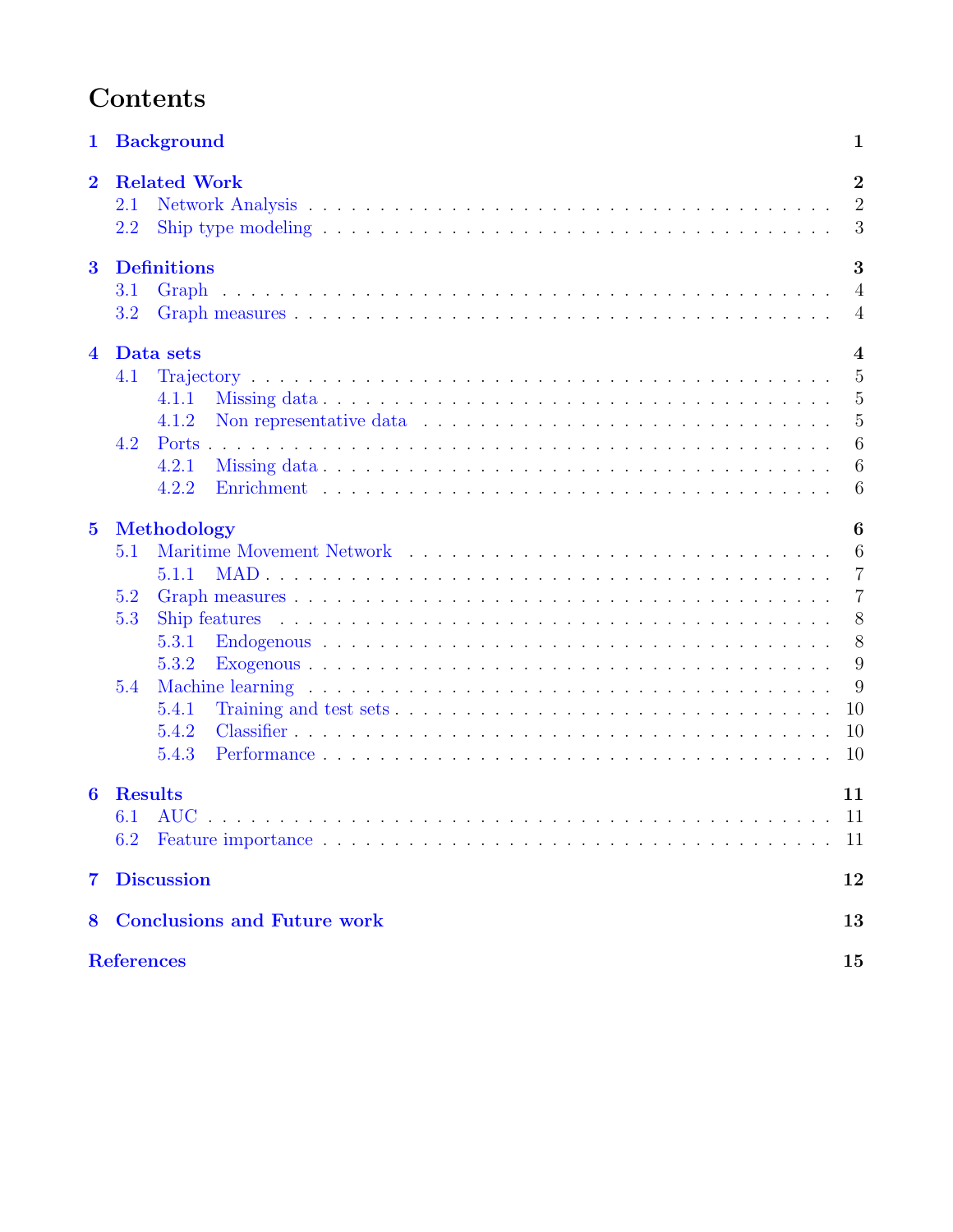# <span id="page-3-0"></span>1 Background

Transit of goods across international waters is of paramount importance. Within the European Union, the maritime shipping sector alone accounts for roughly 75% of all international trades conducted [\[1\]](#page-16-1). These transactions are heavily regulated to minimise the health and environmental risks associated with ship transportation. The large number of companies within the shipping sector makes for an extremely competitive market. Furthermore, compliance with ship regulations usually involves additional costs to these companies. Therefore, there is economic incentive for companies to disregard the regulation guidelines set.

The Netherlands is the largest maritime transport hub in Europe [\[2\]](#page-16-2), serving as both entry and an exit point to intercontinental exchange of goods. This is exacerbated by Rotterdam's status as the second largest bunker fuel port in the world [\[3\]](#page-16-3). Here, in the Netherlands, the body responsible for enforcing such regulations is the "Inspectie Leefomgeving en Transport" (ILT) [\[4\]](#page-16-4). One of the purposes of the inspectors of the ILT is to perform regular manual inspections of ships within ports. The current inspection candidate selection method by the inspectors is based solely on their domain knowledge, following a risk assessment system described in the Paris Memorandum of Understanding on Port State Control (Paris MoU) [\[5\]](#page-16-5).

Manually assessing the compliance of all ships pertaining to every company at each port is infeasible. The methods used by inspectors are not suited to adequately address the current volume of ships. Additionally, there is a disparity between the availability of data-driven approaches and their application within the inspectorate domain. An example of this disparity is the limited amount of data used by the Paris MoU.

We propose using Network Analysis (NA) to extract graph measures which describe characteristics of ports visited. Similar NA techniques have previously been used for identifying celebrities in social media platforms [\[6\]](#page-17-0)[\[7\]](#page-17-1). A common approach for such a task is looking for nodes (persons) within the network, which had a high number of edges (interactions) with other nodes. We propose using similar measures for encoding ports within ship trajectories, such as centrality. There is little consensus over when to use the term "network" vs the term "graph" and since both are almost interchangeable, we will use the network terminology in this thesis since this has been a common approach when talking about data related to transportation.

Centrality allows us to estimate the importance of a node within the network. Using such centrality measures for encoding the ports visited by a ship provides context to the ports visited by this ship. An example of this is the difference between visiting an international harbour or a small fishing village. More precisely, the ports mentioned above will have greatly differing graph measures.

The data available in this research contains information regarding which ports are visited per ship, from which port they set out, and the duration of this trajectory. This allows us to create a network of ports (nodes) and trajectories (edges) between them. The network can then be used to extract graph measures for the nodes. In addition to such node based graph measures, trajectory duration is also encoded based on a comparison to trajectories in the network. As a consequence this helps to distinguish between ship behaviour based on operating speed.

The data, collected by the ILT, spans more than half a decade, so a subset of trajectories within the first year are chosen to be used to create a network. We choose to call this "normal" behaviour since it leaves out extreme values for trajectory duration and covers an entire year to account for seasonal changes. In this thesis we will refer to the network describing this "normal" behaviour as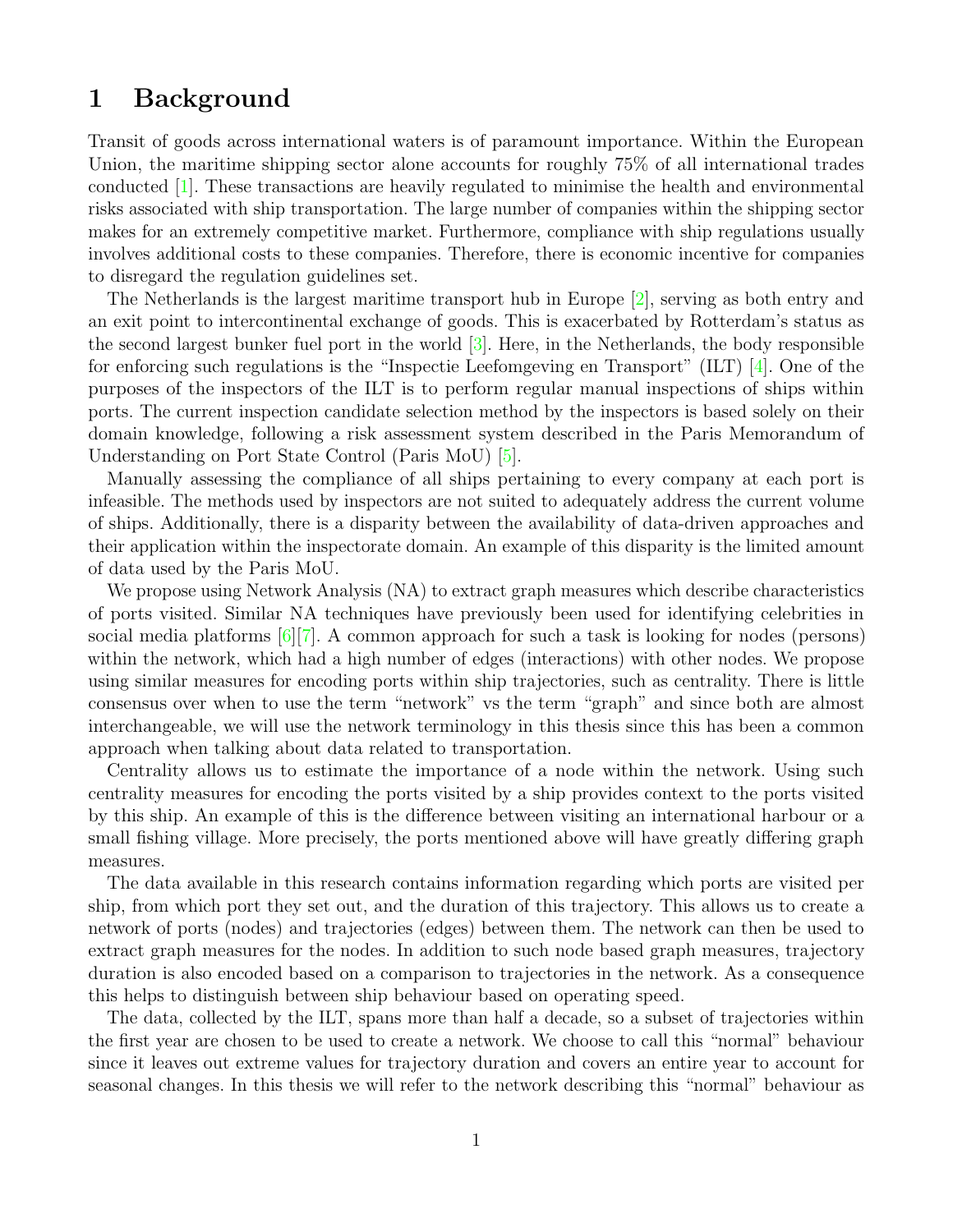the Maritime Movement Network (MMN).

Supervised machine learning is used in a OneVsRest approach to train and test a model to distinguish between ship types (e.g. container, bulk carrier, etc) based on a feature set partially extracted from the MMN containing node centrality, trajectory duration, and other features. A disadvantage of creating the MMN is that data used for its creation can not be be used for training nor testing purposes without leaking data to the classifier. We verify the performance of the model is adequate using stratified cross-validation. If the models performance is deemed adequate, any misclassification would mean its behaviour differs significantly from the observed general behaviour of that ship type. Any such misclassifications could automatically alert inspectors to an increased risk.

In this thesis we will present the following contributions:

- 1. Introduce a graph representation for ship trajectories
- 2. Define features for ship trajectories based on graph measures
- 3. Apply a supervised machine learning approach to model ship types based on the constructed features

The structure of this thesis is as follows: Section [2](#page-4-0) will focus on the previous uses of NA within the domain, and other research concerning ship type classification. In Section [3](#page-5-1) the graph measures are defined. Section [4](#page-6-2) describes the data used. Section [5](#page-8-3) describes the experimental setup in detail. Section [6](#page-13-0) refers to the results of the experiments. Lastly Section [8](#page-15-0) concludes our work and gives direction for future work.

# <span id="page-4-0"></span>2 Related Work

In this section will discuss the use of NA and other techniques used to model ship types.

### <span id="page-4-1"></span>2.1 Network Analysis

NA has been used to characterize a cargo ship network [\[8\]](#page-17-2). It was noted that there are three main subdivisions to be made between the types of ships namely: oil tankers, bulk carriers, and container ships. Each of these ship types has different characteristics such as speed or time spend unloading.

The main conclusion that could be drawn was that globally the cargo ship network tended to have large average clustering and that the strength, degree of nodes, as well as the weight of edges had broad distributions. Degree in this work is defined as the number of edges connected to a node and strength is defined as the combined weighted in- out, degree. the clustering coefficient can be interpreted as a measure of the completeness of the graph [\[8\]](#page-17-2). The latter characteristics regarding weight, degree and strength are very useful.

Recall that the goal of this thesis is to use Machine learning to model ship types based on this kind of data. More possible splits based on feature values allow for a split that minimizes the combined entropy [\[9\]](#page-17-3). Since broad distributions allow for more possible splits based on the feature values, these broad distributions are a very useful characteristic for features used in the machine learning.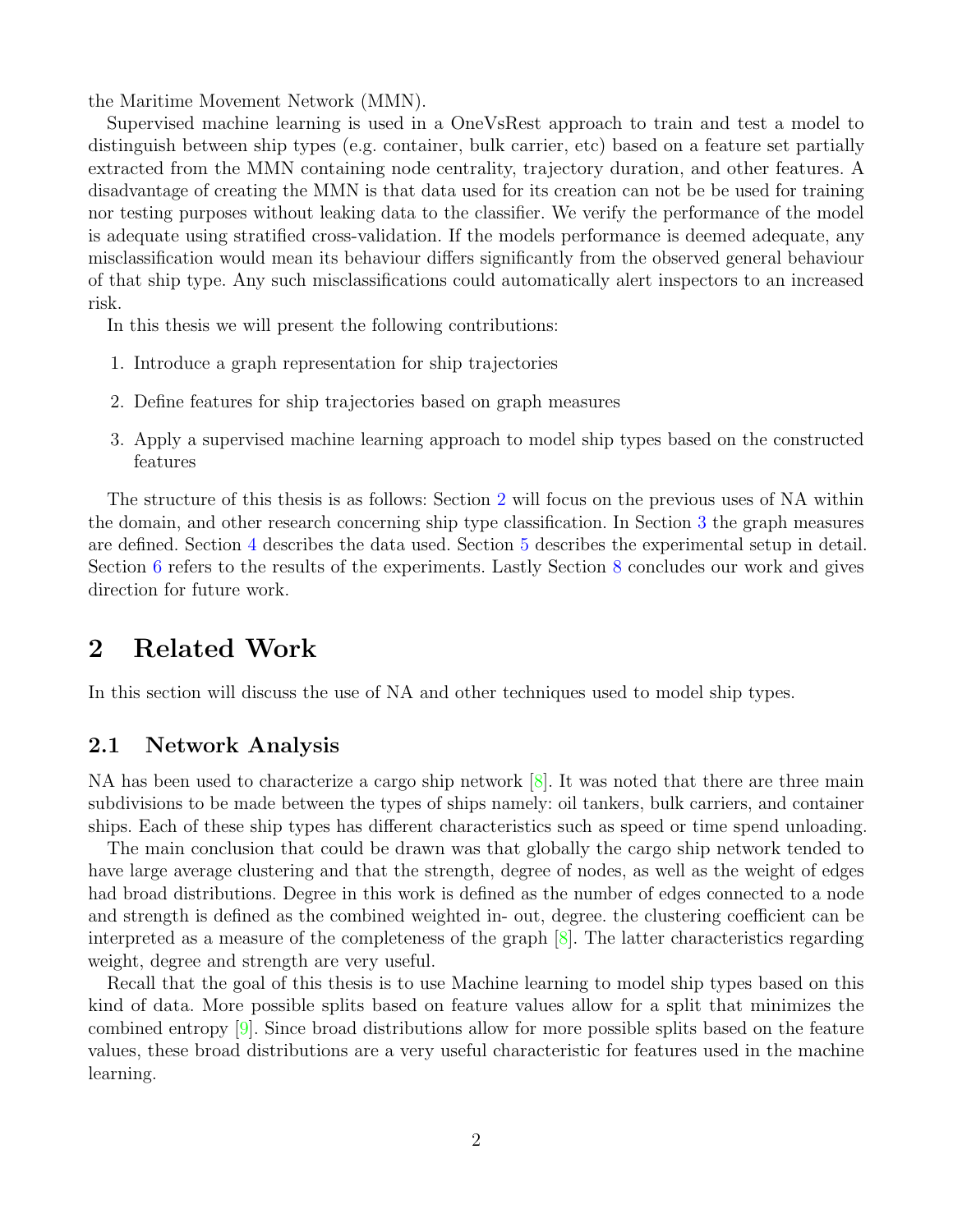It should be noted this study was on data from around the world instead of the fine-grained data in our study. This thesis covers a data set with 2000 distinct ports in Europe compared to 1000 distinct ports worldwide in the study  $\lceil 8 \rceil$ . The study has made useful general analyses, characterizing the network as a distribution network. This is suggested by the asymmetrical weight of the directed edges between the ports, compared to a transportation network where ships make round trajectories. Therefor a directed network is needed to fully represent ship behaviour.

### <span id="page-5-0"></span>2.2 Ship type modeling

Sheng et al. [\[10\]](#page-17-4) and Kraus et al. [\[11\]](#page-17-5) have focused on the geographical trajectories of ships to model ship type instead of the network-based approach as proposed by this paper. These trajectories are based on detailed AIS (Automatic Identification system) data which includes GPS position, orientation, speed, etc. One can easily see the potential of this data. However this is also its valency, the sheer size, since every boat will send messages every two to ten seconds, and other messages every six minutes or so. Thus besides the modeling of ship types, the main problem solved by these papers is the compression of AIS data while preserving and extracting distinguishing features.

The first of such papers focused on modeling fishing ships and cargo ships based on AIS ship trajectories [\[10\]](#page-17-4). Ship trajectories are subdivided into three movement patterns: anchored, straight sailing and turning. This was done by a proposed basic movement algorithm. From these movement patterns five features describe general movements such as stops and sailing distance. Another six features concerning turning behaviour, were introduced and five features describing sailing speed. Lastly main travel direction discretized by the eight cardinal directions. The logistic regression algorithm used in this paper had a AUC performance of 0.963. Within this classification speed is of huge importance and turning behaviour was important to a lesser extend. Most misclassifications by this model could be contributed to specific ship behaviour such as ocean-going fishing vessels in transit or cargo ships loading or unloading.

Kraus et al. [\[11\]](#page-17-5) implemented similar features for their classification model. A major difference between both studies is that the turning features could not be implemented due to lack of AIS coverage in the German Bight.

To compensate a new set of features was introduced based on geographical location. The implementation of these features was done by dividing their research area into grids which were optimised for entropy based on class distribution.

This model was able to differentiate between five different ship types. An important conclusion is that ship dimensions are of major importance when differentiating between tankers and cargo ships. This is a result of both ship types having common routes as well as similar speeds.

The need for another, more global, ship type classifier is shown in the study [\[11\]](#page-17-5). The lack of AIS data, due to coverage issues, made it impossible to implement some of the features proposed in the study [\[10\]](#page-17-4).

# <span id="page-5-1"></span>3 Definitions

This section is intended to provide a brief overview of the terminology used for graphs and additional terminology of the graph measures.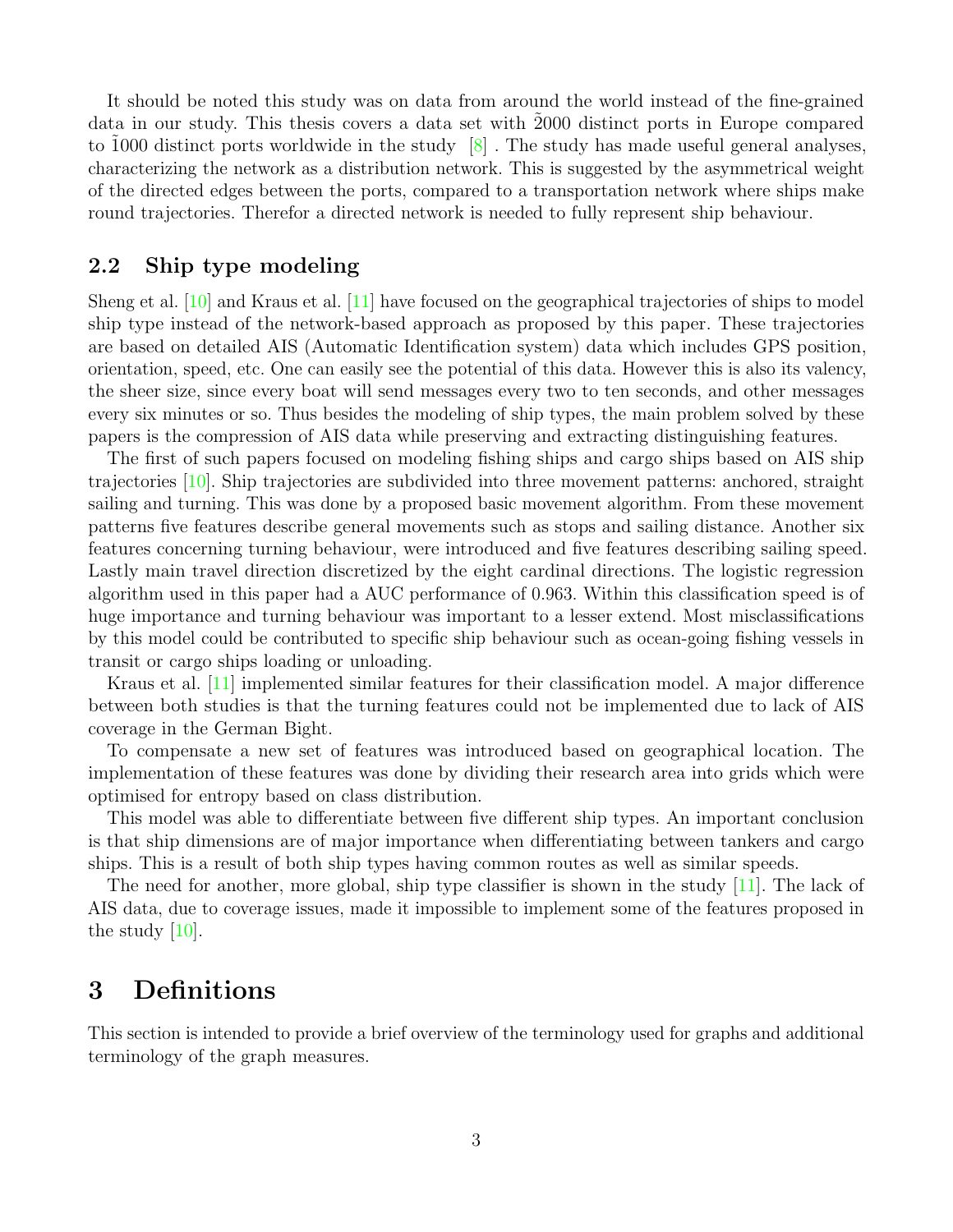### <span id="page-6-0"></span>3.1 Graph

A graph G is defined as  $G = (V, E)$ , where V is the set of n vertices, E is a set of m edges, between the vertices in  $V$  with two attributes: weight and estimation of geographical distance.

The collection of edges within the graph consists of two vertices  $u, v$  where there are weight and distance associated with that edge of the form  $(u, v, w, q)$ . A node in our graph will be a port and an edge will consist of instances of trips between two ports. The associated geographical distance  $q(u, v)$  is estimated using the travel times between vertices u, v and weight  $w(u, v)$  are the number of ships travelling between  $u, v$ .

### <span id="page-6-1"></span>3.2 Graph measures

Given a graph  $G$ , node centrality can be calculated in multiple ways. The node centrality measures used to assess node importance.

The expression for betweenness centrality of a node  $u$  is:

$$
B(u) = \sum_{s \neq u \neq t} \frac{|\sigma_{st}(u)|}{|\sigma_{st}|} \tag{1}
$$

Here  $\sigma_{st}$  is the set of shortest paths from vertex s to vertex t and  $\sigma_{st}(u)$  the subset of those shortest paths that pass vertex u. These shortest paths are calculated using Dijkstra's weighted algorithm with an estimation of geographic distance using travel time as the weight  $[12]$ .

The weighted inward closeness centrality for a node  $u$  is

$$
C(u) = \frac{n-1}{\sum_{v=1}^{n-1} g(v, u)}
$$
\n(2)

Lastly we use the strength which is the weighted combined, in and out- degree of vertices. Which is defined as:

$$
weighted\_degree\_in(u) = \sum_{v=1}^{n} w(v, u)
$$
\n(3)

$$
weighted\_degree\_out(u) = \sum_{v=1}^{n} w(u, v)
$$
\n
$$
\tag{4}
$$

The resulting strength of vertex  $u$  is thus:

$$
S(u) = weighted\_degree\_in(u) + weighted\_degree\_out(u)
$$
\n(5)

# <span id="page-6-2"></span>4 Data sets

Different data sets have been collected by the ILT in the past six years. Two different, related, data sets are used in this paper. First the portcall data set, which contains all trajectories made by ships within Europe. A subset of these will be used for creating the MMN. The trajectories not included in the MMN wil be used for training and testing of the machine learning model discussed in Section [5.4.](#page-11-1) Secondly a port data set which contains metadata about ports which will be used to denote extra information about ports visited by a ship.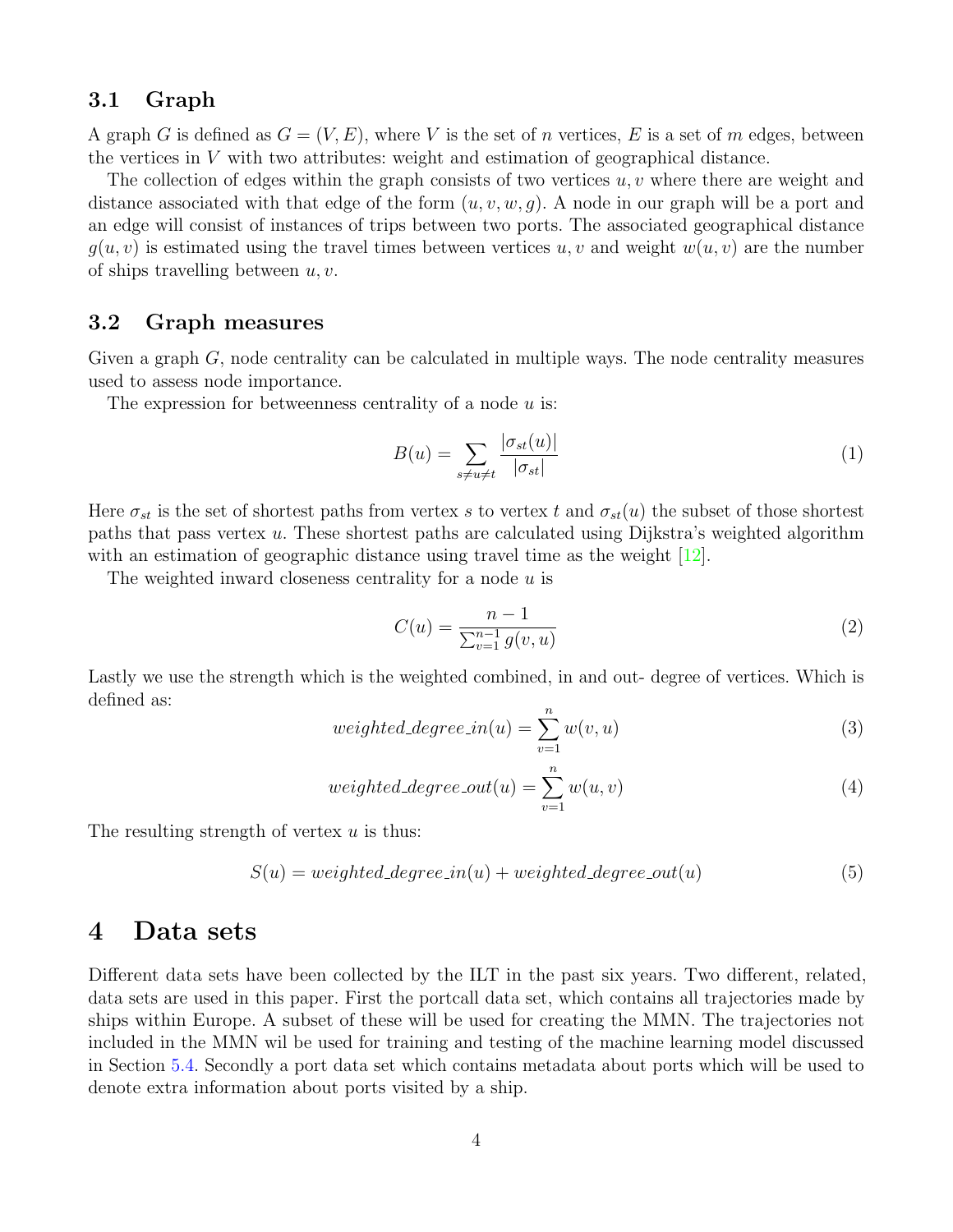

<span id="page-7-3"></span>Figure 1: Relative frequency (%) of missingness per relevant column in trajectories

### <span id="page-7-0"></span>4.1 Trajectory

A row in the data set consists of 48 columns, which can be observed in appendix A Table [5.](#page-18-0) For this research, we define a ship trajectory by its unique ship identifier, the travel time of the voyage, and previous and destination port.

#### <span id="page-7-1"></span>4.1.1 Missing data

Figure [1](#page-7-3) is meant as an indication of missing values, for variables that could be used as alternatives for edge and node attributes.

The column annotating the length of a ship, misses around 40% of values. This is quite troublesome given the conclusion of related work that these dimensions are of great importance for distinguishing tankers and cargo ships.

Another interesting column is the risk profile missing in around 8% of trajectories. There are a total of 32 columns missing values, however all other columns miss less than 1% of their values One of these is especially troublesome for the network approach:

• An unknown port in the previous port: This happens around in 0.85% of the total trajectories.

This limitation is a consequence of the method used to synthesize the data set. Since all ships will have an unknown port of origin for their first trajectory in the data set, these trajectories will be left out.

#### <span id="page-7-2"></span>4.1.2 Non representative data

Although some columns do not have any missing values, they contain extreme values. In this thesis we will use the term "non representative data" for these values, which we define as data that does not accurately describe the behaviour of the ship, within the context of the network. One of these is a non representative travel time and can be divided into three categories:

• Administrative errors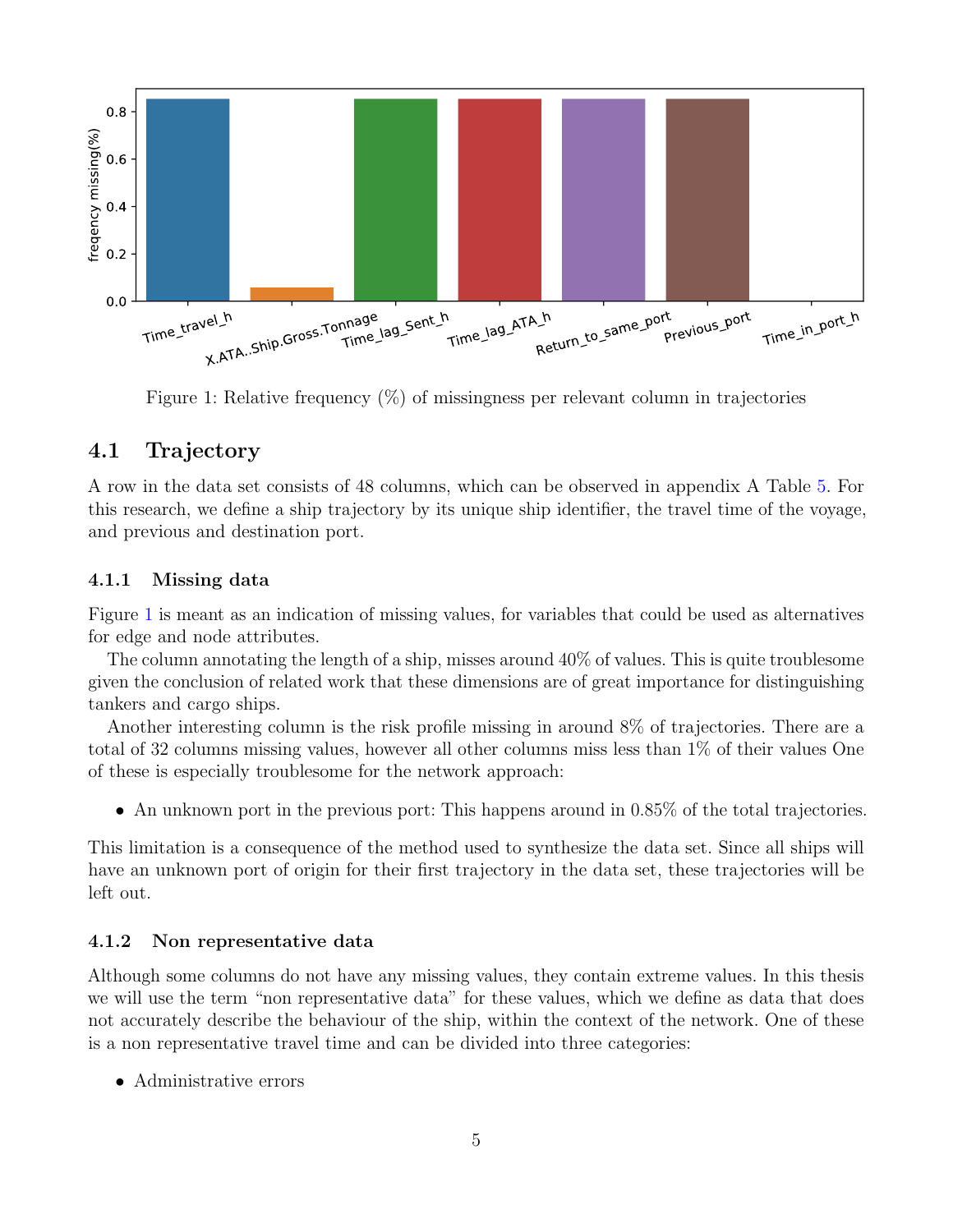- Unknown ship behaviour such as anchorage outside a port
- Ships that leave the scope of the data set and return at a later point

Lastly we have instances of ships that change ship type within the scope of the data set.

# <span id="page-8-0"></span>4.2 Ports

A port in the ports data set consists of 84 columns, which can be observed in appendix A Table [6.](#page-19-0) These columns indicate the presence of facilities such as pubs, cranes and some more information about the accessibility of the port. Furthermore, it also contains the coordinates of the port itself.

### <span id="page-8-1"></span>4.2.1 Missing data

Although the ports do not have missing values, this does not mean it all ports are included in the data set. This is clear when comparing the number of unique ports in the portcall data set and the number of ports in the port data set, respectfully 2000 ports vs a subset of 500 ports. This means we do not have additional information for 75% of all ports. Consequently the detailed features will only be used when visiting a port within the port data set.

## <span id="page-8-2"></span>4.2.2 Enrichment

Most data in the ports data set is industry-specific and additional data is not easily accessible, such specific facilities or characteristics of ports. Therefor the enrichment of this data set will be limited to adding the geographical coordinates to ports not included in the ports data set through API calls to BING's geo-locate services.

# <span id="page-8-3"></span>5 Methodology

In this section we will describe  $(A)$  the creation of the MMN  $(B)$  the ship features  $(C)$  the machine learning model. Within Subsection [5.1](#page-8-4) we will discuss the data used for the creation of the MMN and the calculation of its attributes used for feature extraction. The Subsection [5.3](#page-10-0) will discuss the features used, their normalisation and present an example graph with corresponding features. In the last Subsection [5.4](#page-11-1) the ML model used is discussed. This will include the performance measure used and creation of train and test sets. Figure [2](#page-9-2) provides an oversight data processing, network creation, graph measure calculation and feature extraction.

# <span id="page-8-4"></span>5.1 Maritime Movement Network

For the MMN creation a subset of the first year of trajectory data is chosen. Trajectories in this subset are filtered out if they contain missing values in the previous port, in the travel time denoted or if the ship changes registration within the data set. The later filtering regarding change in registration introduces a bias since this happens mostly in a specific ship type namely the pleasure yachts, however these are of minimal interest in this thesis since we focus mostly on commercial shipping.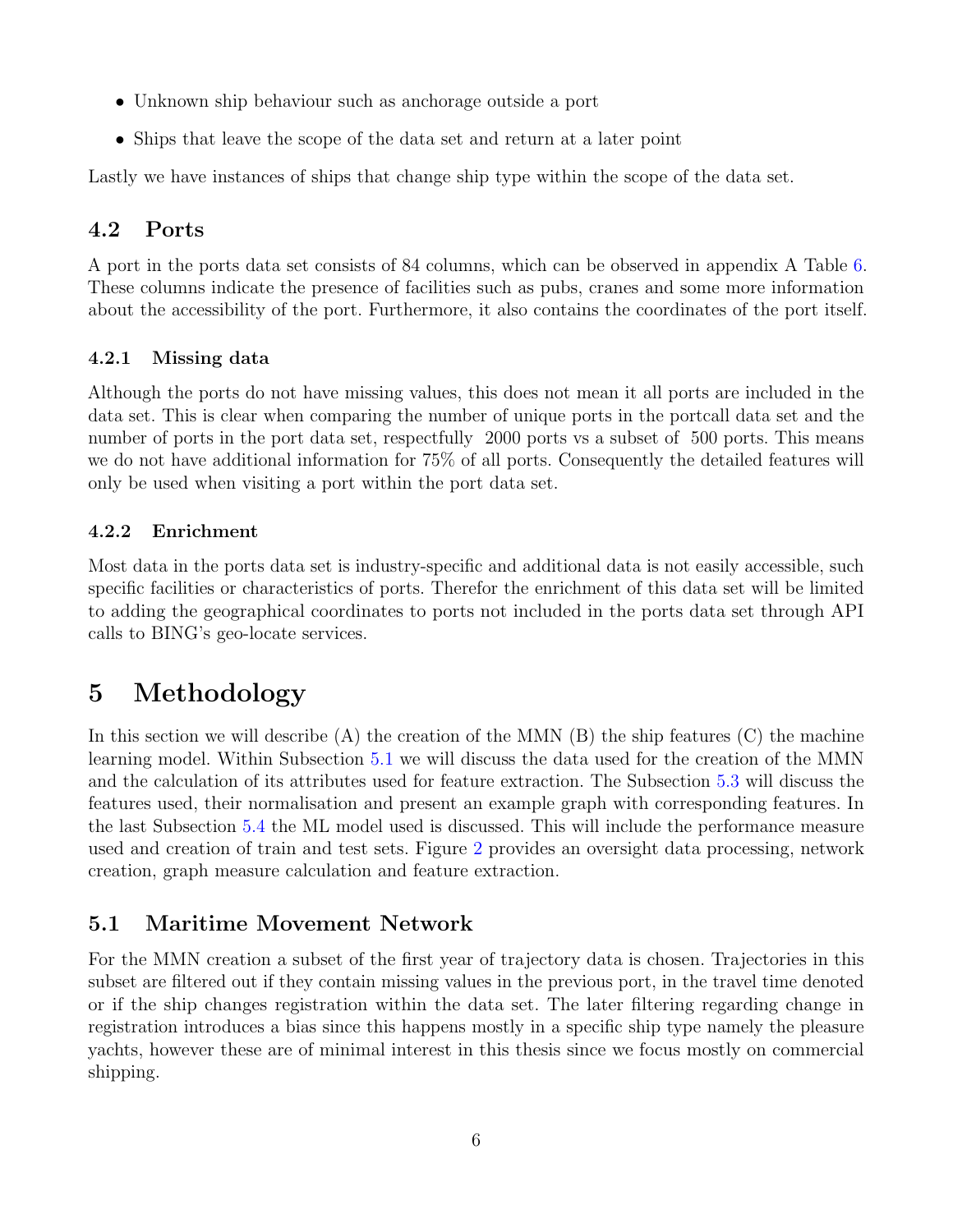

<span id="page-9-2"></span>Figure 2: Diagram of ship feature creation

The frequency of missingness can be regarded in Figure [1.](#page-7-3) However, this still leaves room for variables such as travel time duration, that differ greatly from the median travel times. Therefor to ensure accurate, representative, data, we use the subset of data to derive the MMN from the data in Subsection [4.1.](#page-7-0)

This subset is then used to create a MMN between ports where trajectories are only included when their travel time falls within the double Median Absolute Deviation (MAD) cutoff, see Subsection [5.1.1.](#page-9-0) As a result 82.3% of the trajectories used for MMN creation are included in the MM<sub>N</sub>.

These trajectories are used to calculate two edge attributes, the weight and distance. The weight is the number of trajectories between two ports and the distance is the average of the travel times that fall within the MAD cutoff. The resulting MMN includes all ship type trajectories within the subset, with a travel time that falls within the MAD.

The use of MAD introduces a certain bias for estimated geographical distance due to class imbalance between ship types. This bias results in a tendency to include more trajectories from higher frequency ship types compared to lower frequency ship types.

An example of the resulting MMN can be seen in Figure [3.](#page-10-2)

#### <span id="page-9-0"></span>5.1.1 MAD

The double MAD is able to handle the skewed distributions within trajectory duration. The method is similar to other quantile measures, which are used to clean noisy data. However by using the median instead of average it is robust against extreme values. A cutoff value of 1.5 was chosen since it was observed, the results did not change significantly for different values. In the case where the MAD is zero all trajectories are included.

### <span id="page-9-1"></span>5.2 Graph measures

Using the MMN, several previously described graph measures are calculated. The MMN, will have a MAD range per trajectory, which will be used to determine the relative speed of ships in the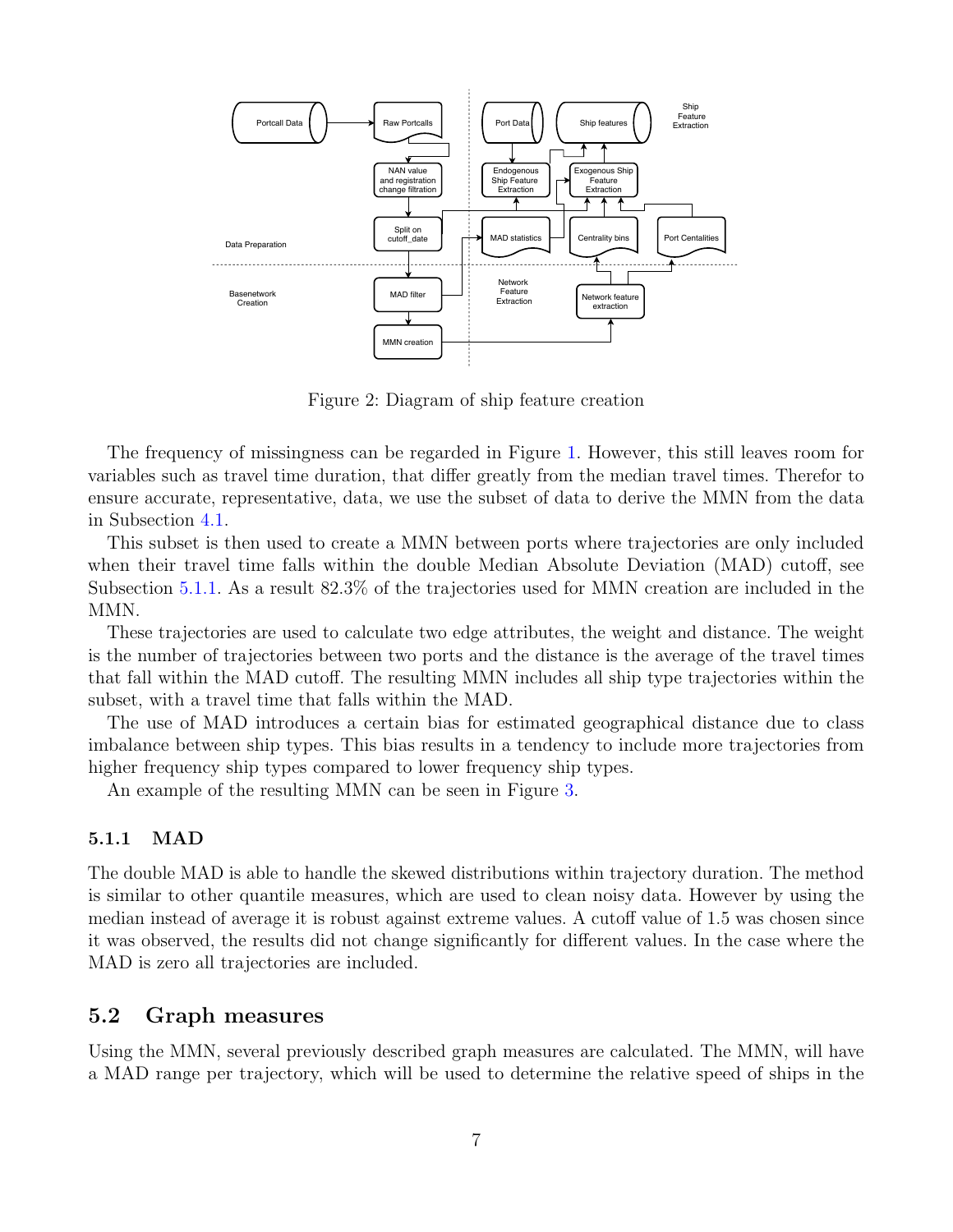

<span id="page-10-2"></span>Figure 3: A example of a Maritime Movement Network, with node centrality and an example of a ship trajectory in dotted lines

training and testing data sets. Secondly, the node importance is calculated in three different ways namely: betweenness, closeness and strength.

These node features are then discretized by means of equal frequency binning. The binning is used to reduce the feature dimensions and allow for aggregation of port visiting behaviour. The number of bins is chosen to be ten due to research showing that equal frequency binning with an optimized amount of bins does not heavily influence the performance of supervised learning approaches compared to using the standard of ten bins [\[13\]](#page-17-7).

## <span id="page-10-0"></span>5.3 Ship features

After the MMN is created and all necessary ranges and bins are calculated, the following feature types can be extracted for each ship in the training and test sets: exogenous features, where ship behaviour is compared to the MMN and endogenous features, which can be extracted from the data without comparison to the MMN.

#### <span id="page-10-1"></span>5.3.1 Endogenous

- Number of visited ports with Oil
- Number of visited ports with Diesel
- Number of ports visited
- Number of unique ports visited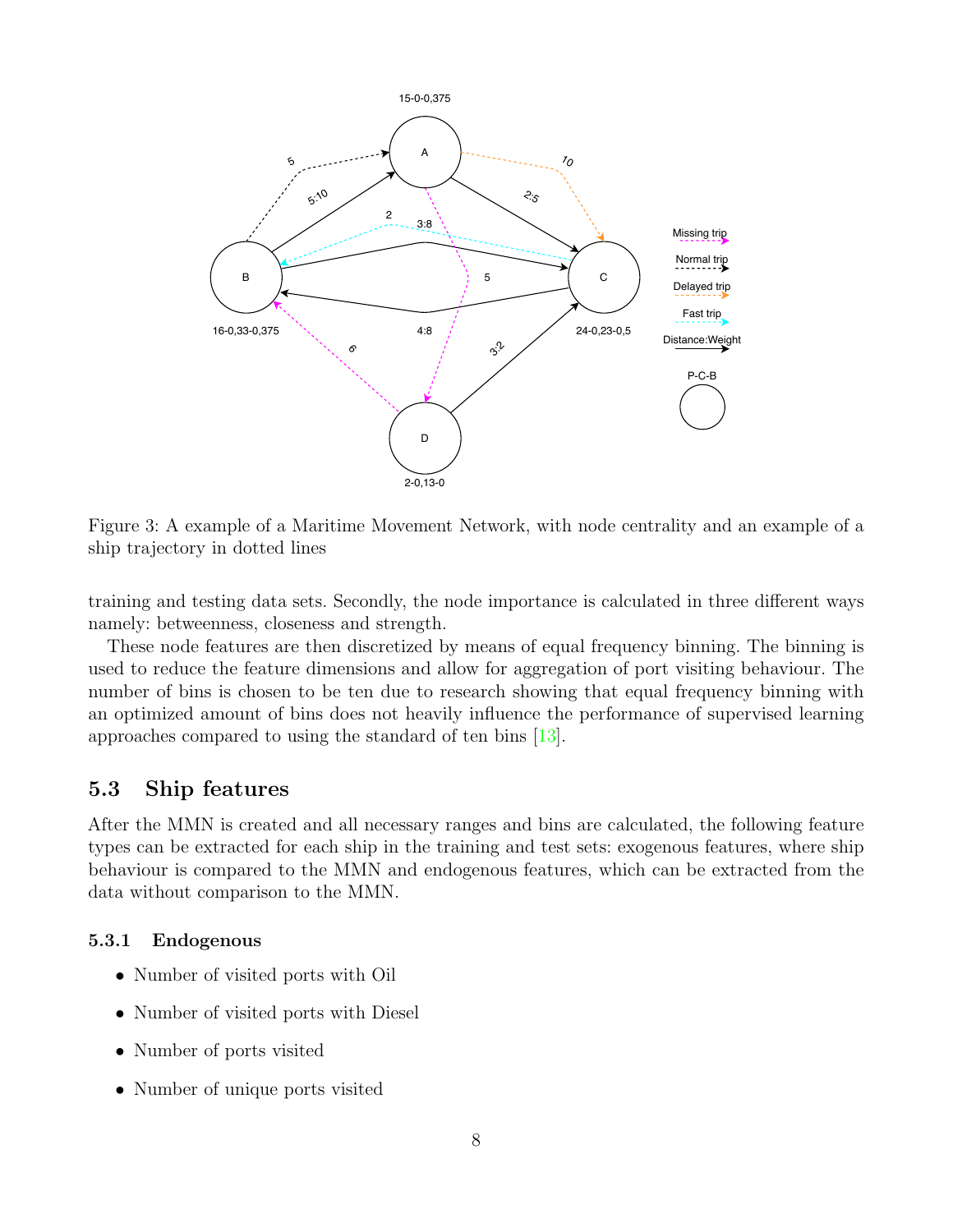It should be noted that the presence of oil and diesel is only known for a subset of around 25% of all ports.

Other endogenous features are normalized by using the fraction of the value divided by the number of total trajectories per ship.

- Number of travel-times between  $125-250$  hours
- Number of travel\_times between 250-500 hours
- Number of travel times bigger than 500 hours

These features are intended to indicate whether a ship leaves the scope of the data set and relative speed.

### <span id="page-11-0"></span>5.3.2 Exogenous

The following exogenous network features are created based on the MAD range calculated in the network creation step described in Subsection [5.1.](#page-8-4) Lastly, a feature "missing trajectory" is present, which encodes trajectories that are not present in the MMN. Afterwards, these counts will be normalized by using the fraction divided by the number of total trajectories per ship:

- Number of normal trajectories
- Number of fast trajectories
- Number of slow trajectories
- Number of missing trajectories

Other exogenous features are extracted from the previously calculated graph measures and binned using the bins calculated in the MMN creation step described in Subsection [5.1.](#page-8-4) These are normalized by using the fraction of the value divided by the total number of ports visited per ship.

- Strength of ports visited
- Inbetweeness Centrality of ports visited
- Closeness Centrality of ports visited

Lastly we have a more general feature describing the total strength of all ports visited per ship:

• Total strength of ports visited

Figure [3](#page-10-2) contains multiple trajectories of a ship starting from node A ending in node B, the exogenous features for this ship trajectory are denoted in Table [2](#page-12-3)

# <span id="page-11-1"></span>5.4 Machine learning

We will train a model to classify ships based on ship types using features extracted from the MMN. The performances will be compared using ten folds of stratified cross-validation. We will consider a classifier with decent performance if its performance is larger than or equal to 0.8 AUC, which we will discuss further in Section  $5.4.3$ .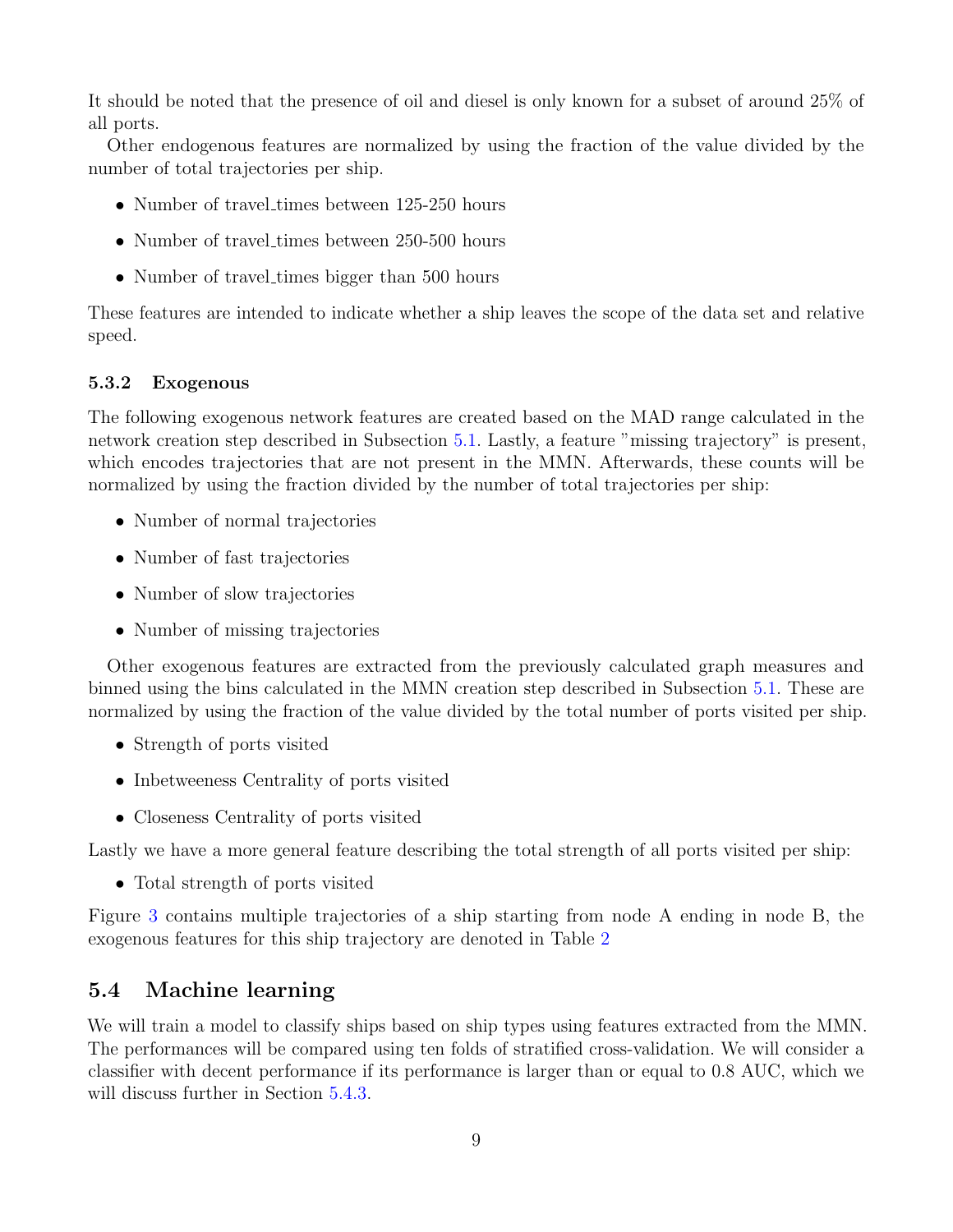| Feature description          | $#$ features   | Origin     |
|------------------------------|----------------|------------|
| Port centrality              | 10             | Exogenous  |
| Port betweenness             | 10             | Exogenous  |
| Port strength                | 10             | Exogenous  |
| Unique port count            |                | Endogenous |
| Total port count             |                | Endogenous |
| Total port strength          |                | Exogenous  |
| Presence oil and diesel      | $\overline{2}$ | Endogenous |
| trajectory duration          | 3              | Endogenous |
| Relative trajectory duration | 3              | Exogenous  |
| Missing trajectories         |                | Exogenous  |

Table 1: Overview of features

| feature          | value | feature            | value |
|------------------|-------|--------------------|-------|
| Pop1             | 0.16  | Betw1              | 0.16  |
| Pop2             | 0.33  | Betw <sub>2</sub>  | 0.66  |
| Pop <sub>3</sub> | 0.33  | Betw <sub>3</sub>  | 0.16  |
| Pop4             | 0.16  | Fast trajectory    | 0.2   |
| Cent1            | 0.33  | Normal trajectory  | 0.2   |
| Cent2            | 0.16  | Delayed trajectory | 0.2   |
| Cent3            | 0.16  | Missing trajectory | 0.4   |
| Cent4            | 0.33  |                    |       |
| Total strength   | 80    |                    |       |

<span id="page-12-3"></span>Table 2: Exogenous feature set of the example ship trajectories with a reduced  $\#$  bins

#### <span id="page-12-0"></span>5.4.1 Training and test sets

All data excluding the subset used for MMN creation and data that is filtered out, is used as the train and test set. This subset is then sorted by individual ships based on their unique identifier. The sorted data is then split into training and test sets using stratified-K-fold using a K of ten. Stratification is used to ensure the relative frequency of the ship type we try to model is the same in each split [\[14\]](#page-17-8). This is done because of class imbalance between ship types.

### <span id="page-12-1"></span>5.4.2 Classifier

For classification a non-linear gradient boosted tree framework (XGB) [\[15\]](#page-17-9) was chosen. XGB was configured to use 100 decision trees with a max depth of three. This classifier was chosen due to its robustness to unrelated features, and its scalability [\[16\]](#page-17-10). This is verified by its standing as a state-of-art supervised machine learning approach [\[17\]](#page-17-11).

### <span id="page-12-2"></span>5.4.3 Performance

Classification performance is measured as the Area Under the receiver operating characteristic Curve (AUC) [\[18\]](#page-17-12). The performance measure ranges between 0.5 and 1, where the lowest value 0.5 relates to an uninformed classifier and 1 is a perfect classifier.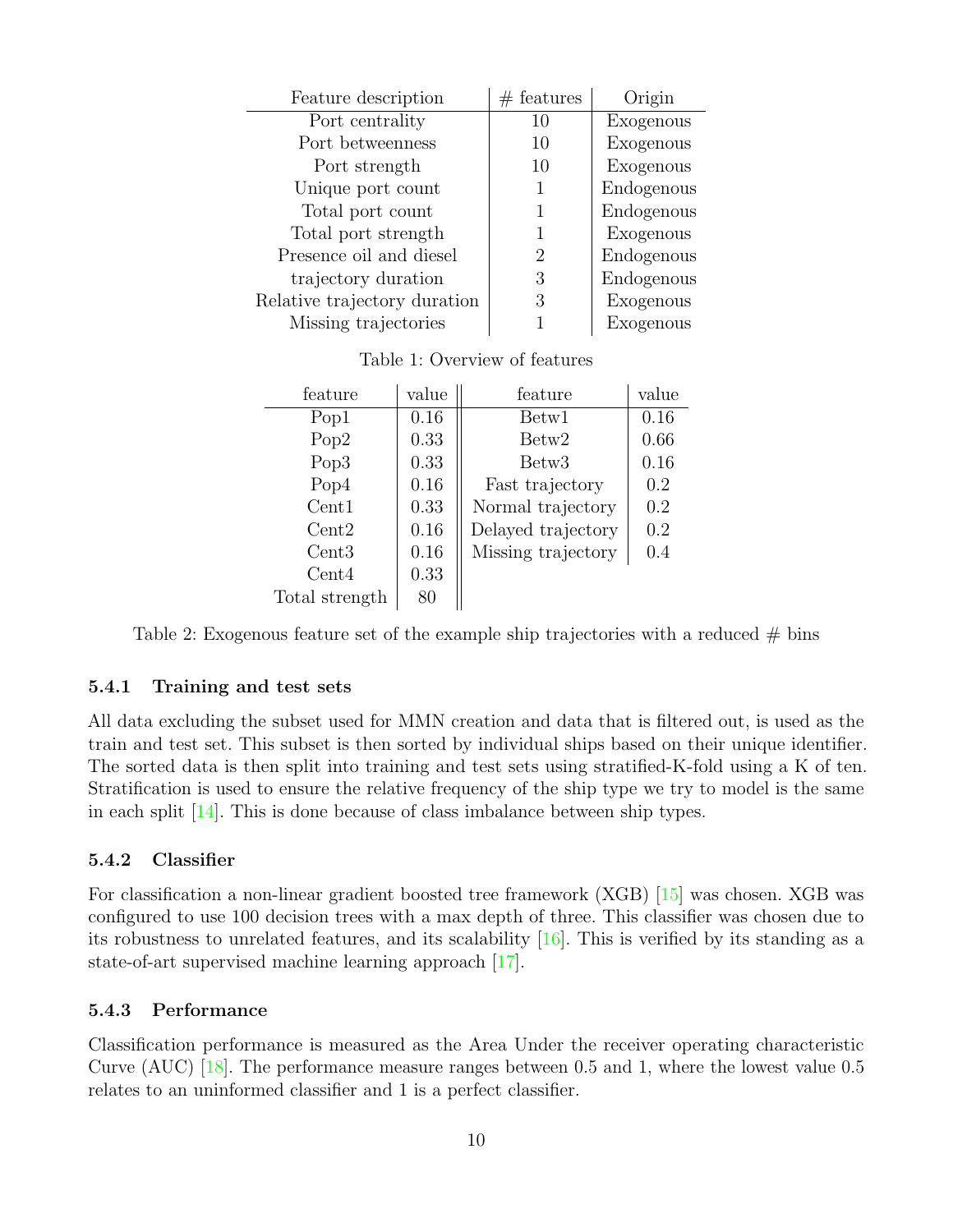# <span id="page-13-0"></span>6 Results

In this section we present the results of the experimental setups using the features extracted from the MMN. Table [3](#page-13-3) below shows the performance of the different models measured with AUC.

## <span id="page-13-1"></span>6.1 AUC

The AUC performance yielded by our experimental setup can be seen in Table [3.](#page-13-3) Mean and standard deviation values for each ship type across folds can be regarded. Ship type names were aliased With letters due to their length, referenced in appendix A Table [8.](#page-17-13)

| Ship Type    | <b>AUC</b>      | N    | Ship Type   | <b>AUC</b>      | N    |
|--------------|-----------------|------|-------------|-----------------|------|
| А            | $0.93 \pm 0.01$ | 5452 | N           | $0.88 \pm 0.02$ | 2081 |
| B            | $0.97 \pm 0.02$ | 236  | О           | $0.98 \pm 0.00$ | 2291 |
| $\rm C$      | $0.80 \pm 0.06$ | 111  | $\mathbf P$ | $0.97 \pm 0.01$ | 864  |
| D            | $0.86 \pm 0.02$ | 833  | Q           | $0.89 \pm 0.01$ | 4117 |
| Ε            | $0.84 \pm 0.04$ | 84   | R           | $0.87 \pm 0.06$ | 70   |
| $\mathbf{F}$ | $0.98 \pm 0.01$ | 124  | S           | $0.98 \pm 0.02$ | 62   |
| G            | $0.93 \pm 0.04$ | 72   | Т           | $0.75 \pm 0.14$ | 57   |
| H            | $0.93 \pm 0.01$ | 844  | U           | $0.84 \pm 0.01$ | 2274 |
|              | $0.86 \pm 0.02$ | 838  | V           | $0.97 \pm 0.01$ | 402  |
| J.           | $0.95 \pm 0.02$ | 452  | W           | $0.92 \pm 0.03$ | 259  |
| Κ            | $0.94 \pm 0.01$ | 936  | X           | $0.97 \pm 0.01$ | 529  |
| L            | $0.83 \pm 0.08$ | 170  | Y           | $0.87 \pm 0.01$ | 617  |
| М            | $0.93 \pm 0.03$ | 63   |             |                 |      |

<span id="page-13-3"></span>Table 3: AUC per ship type vs Rest, N being the number of instances in training and testing

### <span id="page-13-2"></span>6.2 Feature importance

The individual feature are shown per ship type classifier in Figure [4](#page-14-1) as a heat map, where a cell represents the feature importance per model. A lighter color indicates a larger reliance on that feature in the model. Appendix A, table [4](#page-18-1) contains the ship types corresponding to the indices used in Figure [4](#page-14-1)

A notable trend within these features is the focus on endogenous node features. This indicates the importance of endogenous features for ship types to differentiate between ship types. Observing the general tendency to focus on one out of the four endogenous node features. A probable explanation for this trend is the ability to differentiate between larger transit hubs and thus larger ships and associated ship types, based on these endogenous node features. This explanation is based on the bias for bigger ports concerning the oil and diesel presence, due to the lack of port in the ports data set which can be observed in Subsection [4.2.](#page-8-0) A example of this is the importance of the oil count for commercial and non-commercial pleasure yachts (B,I), which can be interpreted as a feature excluding membership.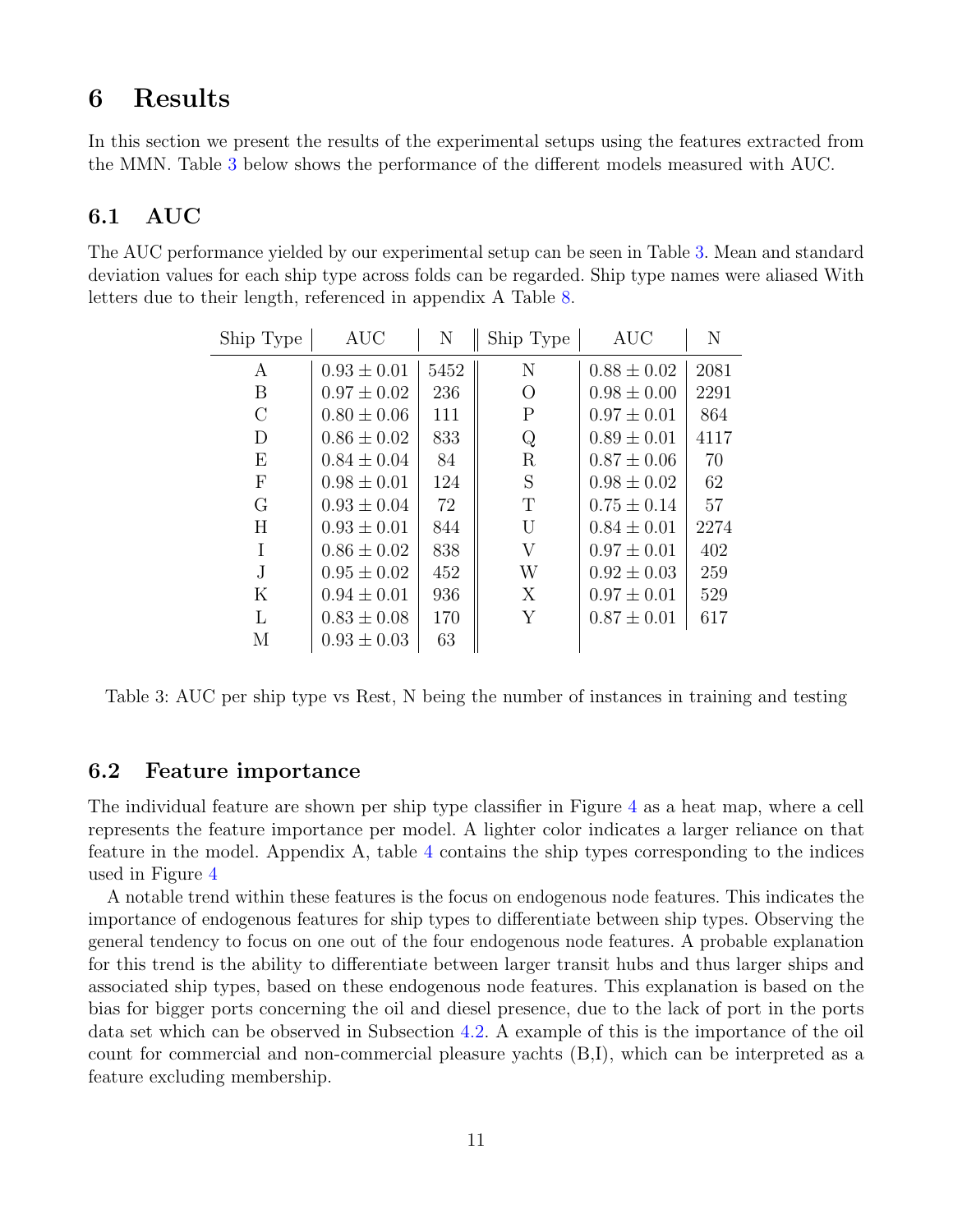Regarding the exogenous features, each ship type has an apparent preference for a specific centrality bin. On closer inspections these contain ports related to that ship type. Another interesting feature importance can be observed in the ship type Warship and naval auxiliary (M). This model has a relatively high feature importance for trajectories not in the MMN. We interpret this as distinctive behaviour of warships, which do not fall within the characterisation of a distribution network. But share the characteristic of uncommon trajectories.

Lastly we can observe the use of the relative trajectory duration. These features contain the feature delayed which has the highest importance overall for the Container ship type. The importance of this feature, to that class, can be explained to due container ships having the second highest frequency within the data. Therefore an interpretation of this feature is exclusion of membership to container ship type based on speed.



<span id="page-14-1"></span>Figure 4: Feature importance per ship type

# <span id="page-14-0"></span>7 Discussion

When comparing the results of the MMN based model with the previous model described by Sheng et al. [\[10\]](#page-17-4), a similar performance was achieved for 33% of ship types. However the number of ship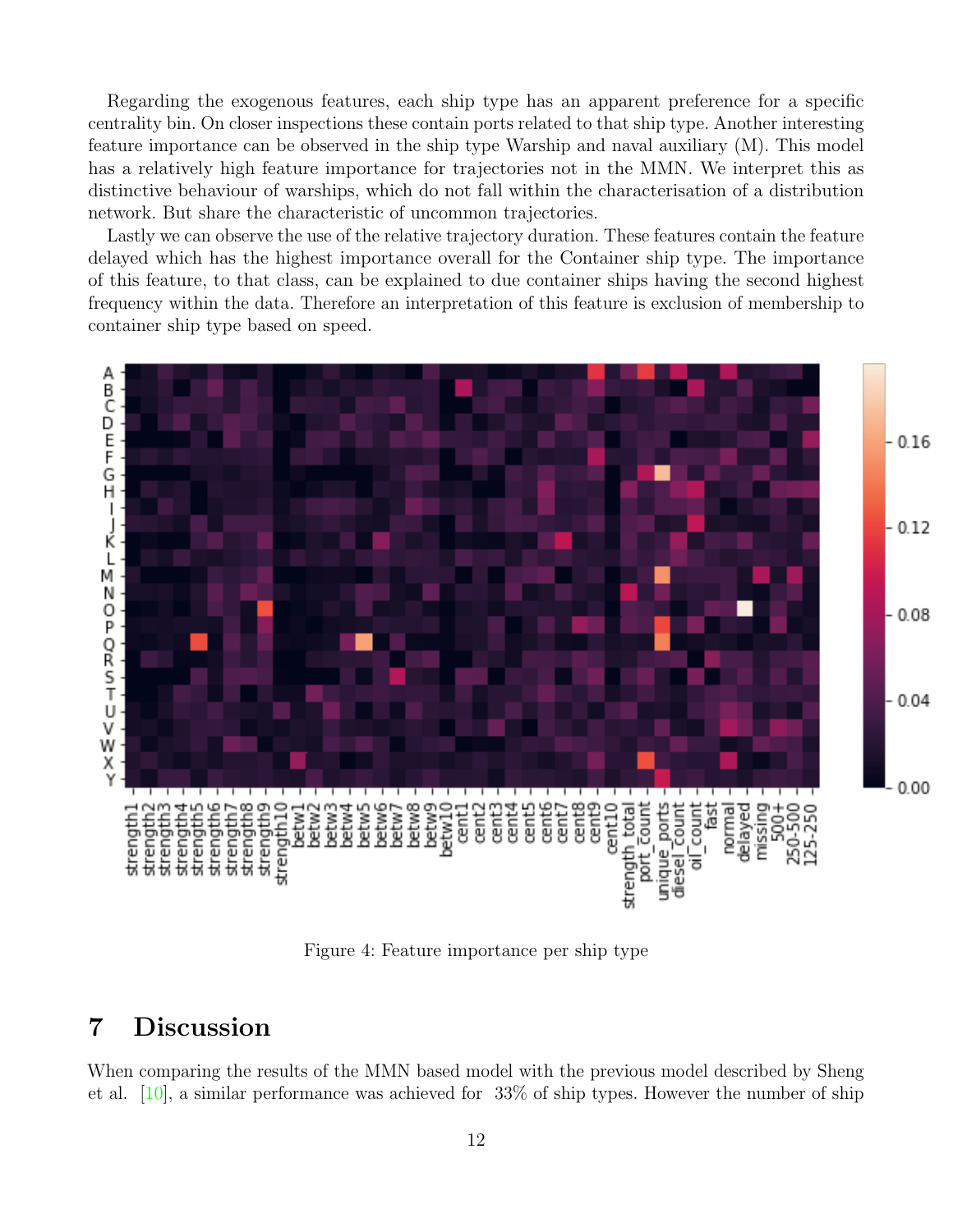types that are modeled is much larger than in previous model. With a minimum performance of the NLS Tanker classifier of 0.75, the method proposed is widely applicable. This is further supported by remaining performances ranging between 0.80 and 0.98. These results lead us to conclude that the MMN model is comparable with state of the art models and could a supplemental role in the prioritizing ship inspections by giving priority to ships which are misclassified by the model.

A problem encountered within the scope of this research was figuring out which travel duration in the trajectories contained in the portcall data set were reliable. This was made difficult due to administrative errors and unknown ship behaviour such as anchorage outside of ports. The method used for extracting "reliable" travel duration was applying the robust MAD to the data. The MAD method had some disadvantages such as the need for more than three instances of travel duration to differentiate between them. Such limitations could be countered by using average speed instead of travel duration, although this would require the distances between ports to be known.

The applicability of this approach is limited by some characteristics of the ship types themselves. The main reason being, that the network approach mostly focuses on the trajectories, and thus movement of a ship between ports. This leads to more specialised ship types having a lower performance since they do not have common routes or ports. However they might share other common characteristics such as time spend in ports which was not included as a feature.

Other difficulties encountered included the lack of metadata for 75% of ports. We were able to synthesize extra information regarding the location of ports which were missing. But due to the unavailability of other data regarding the ports such as accessibility and the tonnage of cranes present, the decision was made not to include features based on these variables except for the oil and diesel counts.

Lastly, the disadvantages of the MMN creation should be mentioned. First of all, the data used to create the MMN cannot be used for training or testing without leaking information about the target variable. Secondly the choice of what subset to use for MMN creation heavily influences the performance of the classifier. This is due to the ship instances changing for example no longer including certain trajectories. But also due to graph measures changing due to changes in trajectories included in the MMN.

# <span id="page-15-0"></span>8 Conclusions and Future work

In this thesis we introduced (1) a graph based representation for ship trajectories, (2) a method for extracting features for ship trajectories based on graph measures, and (3) showed the effectiveness of these features for modelling ship types.

The method proposed in this thesis serves as an indication of its applicability to data describing movement, and can hopefully be expanded upon for classifying different target variables. It has been shown to be applicable to differentiate quite well between many different ship types. However, as pointed out in the discussion it is still far from a gold standard.

The proposed model resulted in multiple decent models but was not enough to classify all ship types. However, it does indicate the effectiveness of basic network analysis to classify certain behaviour.

The advantages of this approach are: simplicity, widespread applicability, and extra information concerning relations within the data. The use of these features is not limited to ship type models but could form a base for risk identification based solely on ship trajectory and other historic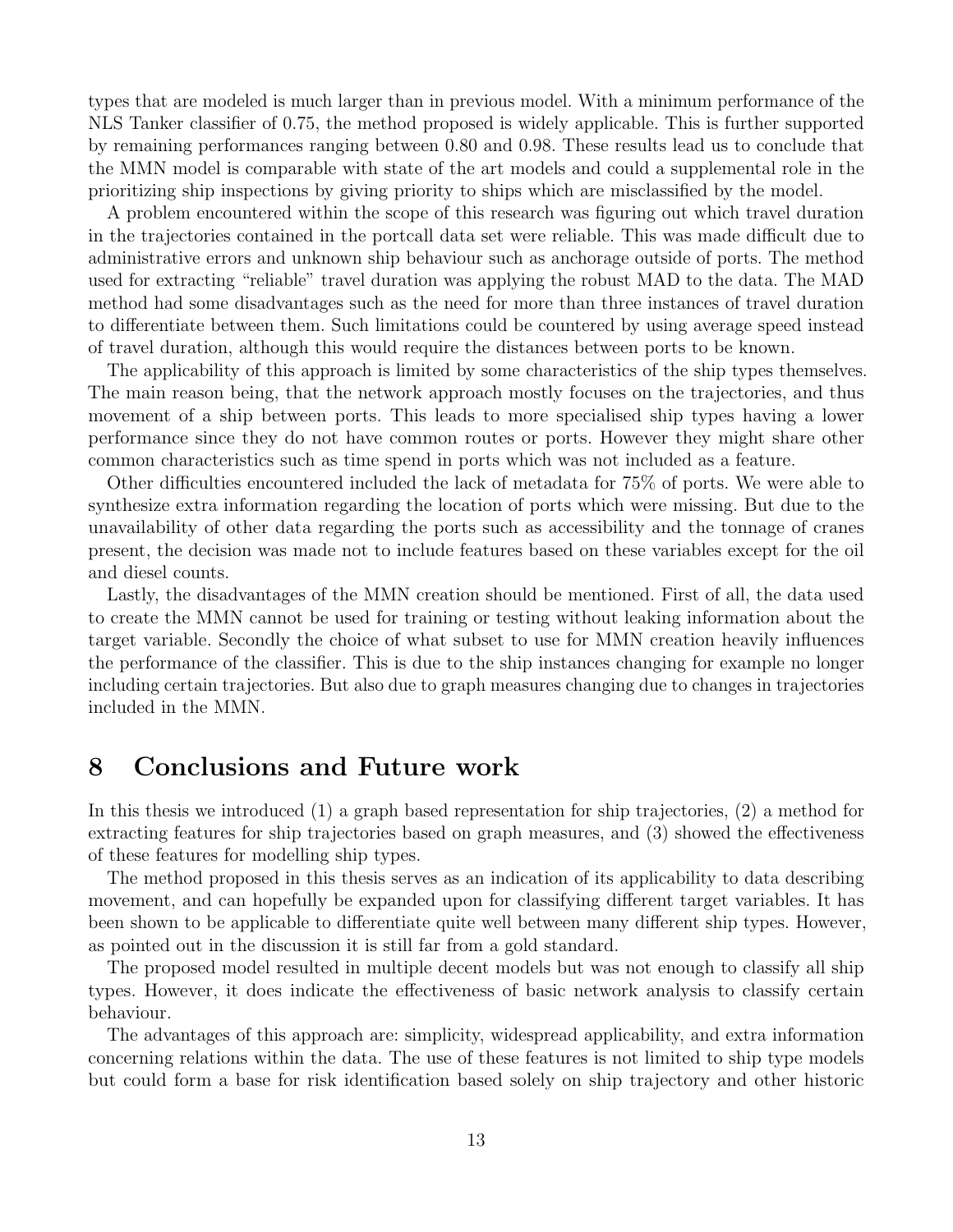behaviour. Thus one of the main advantages of the network-based approach is its flex ability to different classification goals and interpret-ability of relations. These relations could otherwise not be extrapolated by any machine learning approach, while being instinctively identified as relevant by a human inspector.

Within network analysis the idea of a network describing behaviour is not a novel concept neither is the idea of multi-network analysis to encode different interactions. However, it does not seem to have been applied to transport networks for classifying actors within those networks.

Further research could focus on applicability of network based approaches to better account for dynamic ship behaviour. Currently, risk assessment is done in a static way such that only current values are taken into account for the risk profile of a ship. When relations between these static variables can be defined, it could be used to analyse ship risk in a dynamic historical way. Thus, using the same graph measures could improve upon the understanding of such as dynamic behaviour. Such networks could include the changes of Flags of Convenience (FoC) or even ownership of a ship by different shipping companies.

Alternatively, the MMN could include cargo capacity on edges as well as encoding time in port distributions in node attributes. These additions would better capture differences between ship types as ship types usually have differing cargo capacity as well as different time in port distributions. Observing the ability of the model to identify ports indicative of different ship types, the usage of the MMN to predict the flow of goods between is feasible. Such applications would increase insight in the flows of goods within the EU and could help identify wrongly labelled cargo. Furthermore, this could provide valuable insights for future infrastructure development based on the needs of individual ports in relation to the maritime transport infrastructure as a whole.

In combination with new approaches to NA such as pattern mining, it is feasible to improve upon the performance of the current model by identifying indicative movement patterns between ports.

Lastly, interest lies in real-time calculation and classification of ships to detect possible cases of fraud as well as a method to find optimal subsets of data for MMN creation. However, for real time calculation of these features, the network structure will have to be adjusted and more efficient algorithms should be used to minimize the computation of any updates to the network and features.

# <span id="page-16-0"></span>References

- <span id="page-16-1"></span>[1] "Maritime transport." [https://ec.europa.eu/transport/modes/maritime/](https://ec.europa.eu/transport/modes/maritime/maritime-transport_en) [maritime-transport\\_en](https://ec.europa.eu/transport/modes/maritime/maritime-transport_en). Accessed: 2020-07-15.
- <span id="page-16-2"></span>[2] "Container ports." [http://www.worldshipping.org/about-the-industry/global-trade/](http://www.worldshipping.org/about-the-industry/global-trade/top-50-world-container-ports) [top-50-world-container-ports](http://www.worldshipping.org/about-the-industry/global-trade/top-50-world-container-ports). Accessed: 2020-07-15.
- <span id="page-16-3"></span>[3] "Bunker ports." <https://maritimefairtrade.org/top-ten-bunkering-ports>. Accessed: 2020-07-15.
- <span id="page-16-4"></span>[4] "Port-state-control." <https://www.ilent.nl/onderwerpen/port-state-control>. Accessed: 2020-07-15.
- <span id="page-16-5"></span>[5] "Paris memorandum on portstate control." <https://www.parismou.org>. Accessed: 2020-07- 15.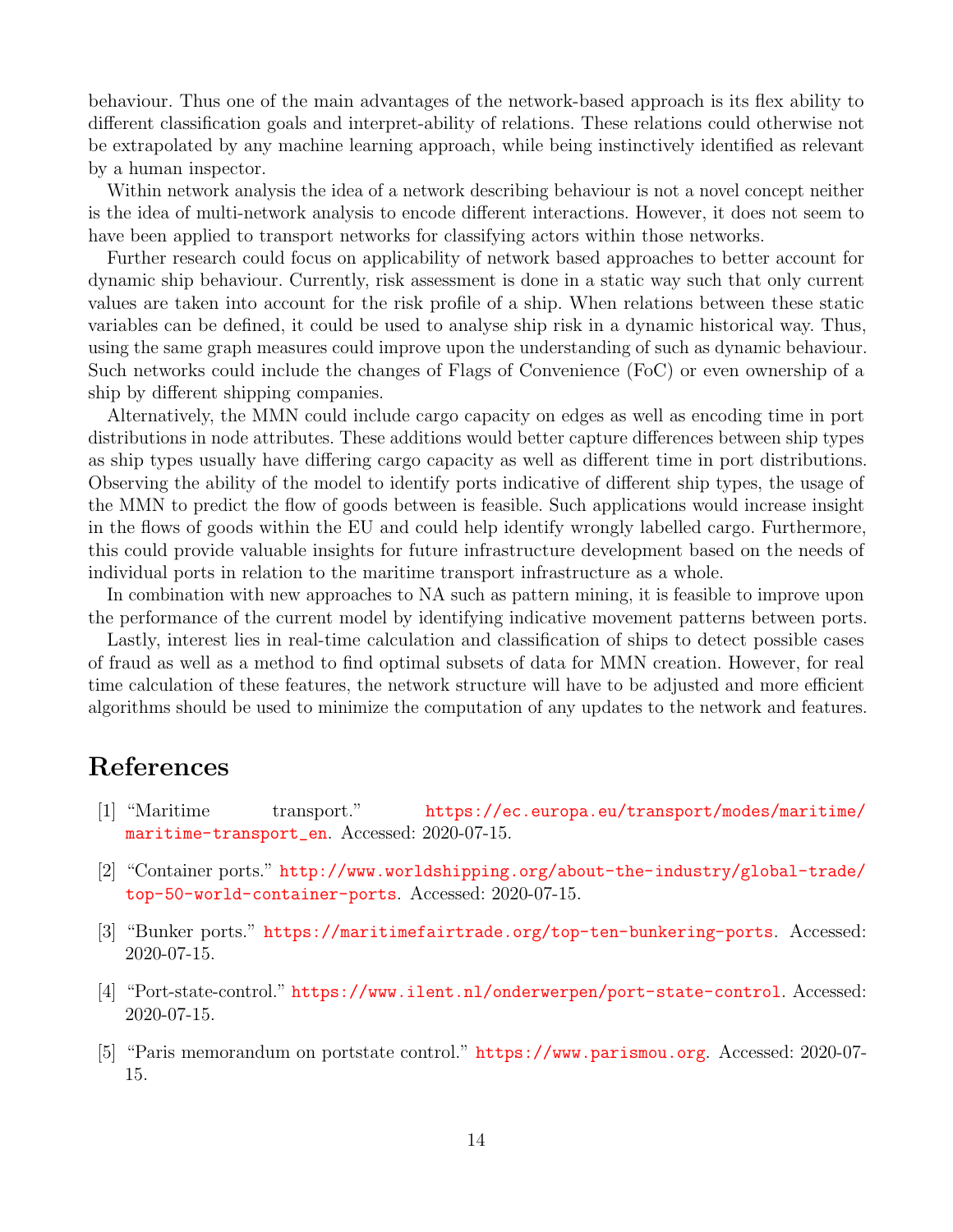- <span id="page-17-0"></span>[6] E. Otte and R. Rousseau, "Social network analysis: a powerful strategy, also for the information sciences," Journal of Information Science, vol. 28, no. 6, pp. 441–453, 2002.
- <span id="page-17-1"></span>[7] S. Wasserman and K. Faust, "Social network analysis in the social and behavioral sciences," Social Network Analysis: Methods and applications, vol. 1994, pp. 1–27, 1994.
- <span id="page-17-2"></span>[8] M. Barthélemy, "Spatial networks," *Physics Reports*, vol. 499, no. 1-3, pp. 1–101, 2011.
- <span id="page-17-3"></span>[9] C. E. Shannon, "A mathematical theory of communication," The Bell System Technical Journal, vol. 27, no. 3, pp. 379–423, 1948.
- <span id="page-17-4"></span>[10] K. Sheng, Z. Liu, D. Zhou, A. He, and C. Feng, "Research on ship classification based on trajectory features," The Journal of Navigation, vol. 71, no. 1, pp. 100–116, 2018.
- <span id="page-17-5"></span>[11] P. Kraus, C. Mohrdieck, and F. Schwenker, "Ship classification based on trajectory data with machine-learning methods," pp. 1–10, 2018.
- <span id="page-17-6"></span>[12] E. W. Dijkstra, "A note on two problems in connexion with graphs," Numerische Mathematik, vol. 1, no. 1, pp. 269–271, 1959.
- <span id="page-17-7"></span>[13] M. Boulle, "Optimal bin number for equal frequency discretizations in supervized learning," Intelligent Data Analysis, vol. 9, no. 2, pp. 175–188, 2005.
- <span id="page-17-8"></span>[14] R. Kohavi, "A study of cross-validation and bootstrap for accuracy estimation and model selection," in Proceedings of the 14th International Joint Conference on Artificial Intelligence - Volume 2, IJCAI'95, (San Francisco, CA, USA), p. 1137–1143, Morgan Kaufmann Publishers Inc., 1995.
- <span id="page-17-9"></span>[15] J. Friedman, "Greedy function approximation: A gradient boosting machine," The Annals of Statistics, vol. 29, 11 2000.
- <span id="page-17-10"></span>[16] T. Chen and C. Guestrin, "Xgboost: A scalable tree boosting system," pp. 785–794, 08 2016.
- <span id="page-17-11"></span>[17] "Bench ml." <https://github.com/szilard/benchm-ml>. Accessed: 2020-07-18.
- <span id="page-17-12"></span>[18] T. Fawcett, "Introduction to roc analysis," Pattern Recognition Letters, vol. 27, pp. 861–874, 06 2006.

# <span id="page-17-13"></span>Appendix A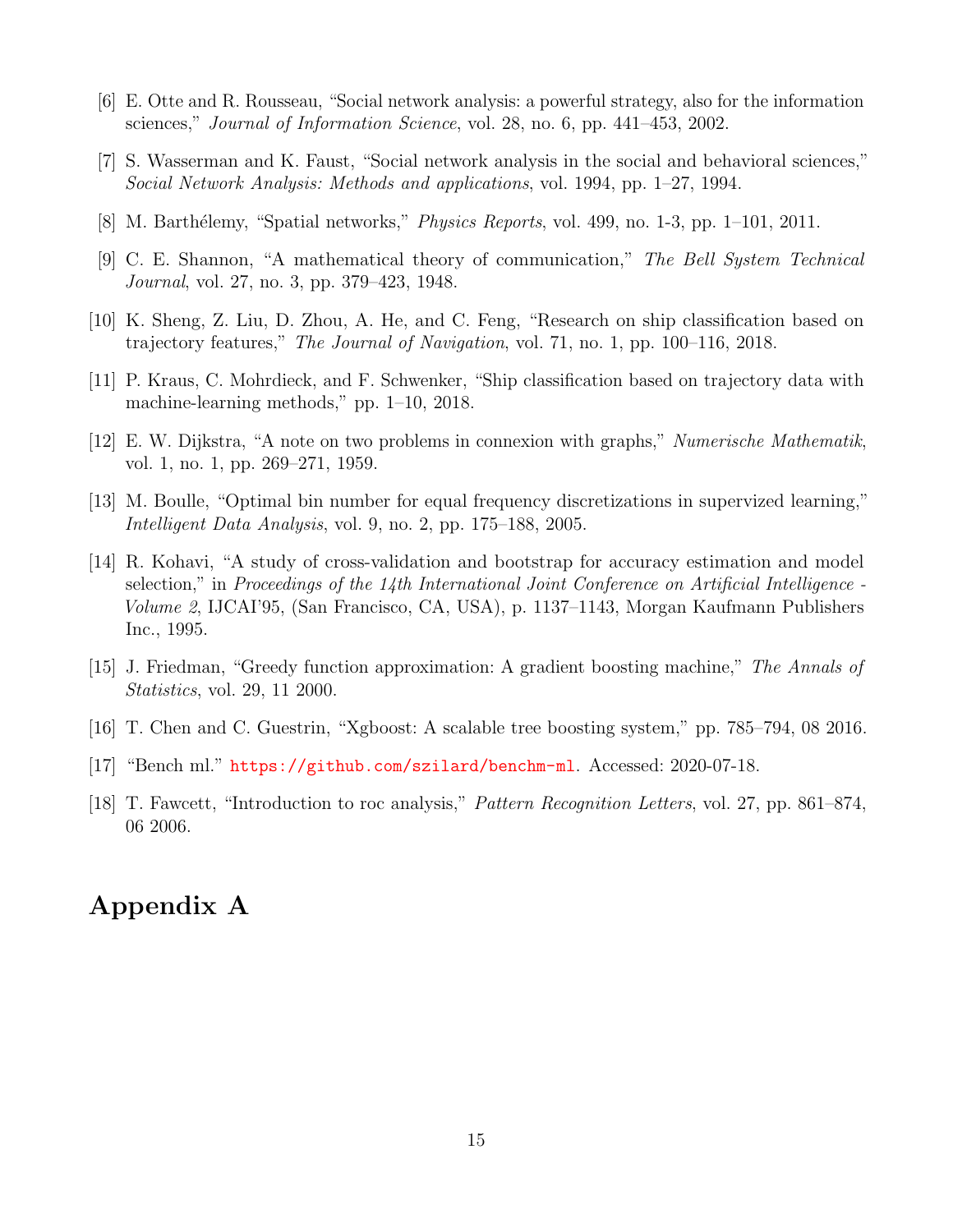| Ship type                                       |               | Ship type                  |                  |
|-------------------------------------------------|---------------|----------------------------|------------------|
| Bulk carrier                                    | А             | Chemical tanker            | N                |
| Commercial yacht                                | В             | Container                  | $\left( \right)$ |
| Dredger                                         | $\mathcal{C}$ | Fishing vessel             | $\mathbf P$      |
| Gas carrier                                     | D             | General cargo/multipurpose | Q                |
| Government ship used for non-commercial purpose | Ε             | Heavy load                 | R                |
| High speed passenger craft                      | F             | Livestock carrier          | S                |
| MODU / FPSO                                     | G             | NLS tanker                 | $\mathbf T$      |
| Offshore supply                                 | H             | Oil tanker                 |                  |
| Other special activities                        | Ι             | Passenger ship             |                  |
| Pleasure yacht not engaged in trade             | J.            | Refrigerated cargo         | W                |
| Ro-Ro cargo                                     | $\rm K$       | Ro-Ro passenger ship       | X                |
| Special purpose ship                            | L             | Tug                        | Y                |
| Warship and naval auxiliary                     | М             |                            |                  |

<span id="page-18-1"></span>

| Table 4: Ship type annex |  |  |  |
|--------------------------|--|--|--|
|--------------------------|--|--|--|

| Column Name                                   | Column Name                | Column Name            |
|-----------------------------------------------|----------------------------|------------------------|
| Port.Call.ID                                  | External.System.ID         | Sent.At                |
| <b>ETD_LT</b>                                 | <b>ATD_LT</b>              | Is.Anchorage           |
| Country.Code                                  | IMO.Number                 | X.ATAShip.Name         |
| X.ATAShip.Flag.Code                           | X.ATAShip.Flag.Description | <b>ATA_LT</b>          |
| X.ATAShip.Flag.Is.PMOU                        | X.ATAShip.Gross.Tonnage    | Port.Location.Name     |
| X.ATAShip.Keel.Laying.Date                    | X.ATAShip.Length           | Port.Name              |
| X.ATAShip.Type.Code                           | X.ATAShip.Type.Description | Time_lag_ATA_h         |
| X.ATAShip.Type.Is.High.Risk                   | X.ATAShip.Status           | Previous_country       |
| X.ATAShip.Risk.Profile                        | X.ATAShip.Priority         | Postponement.Status    |
| X.ATANon.elegible.for.PSC                     | ETA_LT                     | Time_travel_h          |
| X.ATANon.elegible.for.PSC.Reason.Code         | Time_lag_Sent_h            | Time_lag_Sent_d        |
| X.ATANon.elegible.for.PSC.Reason.Descriptions | Is.Detained                | Previous_port          |
| Call.Role.In.Postponement                     | Time_travel_d              | Time_lag_ATA_d         |
| Miss.Justification                            | Miss.Reason                | Miss.Reason.Is.Expired |
| Time_travel_h_rel                             | Time_in_port_h             | Time_in_port_d         |
| Miss.Status                                   | Return_to_same_port        |                        |

<span id="page-18-0"></span>Table 5: Portcall column name annex